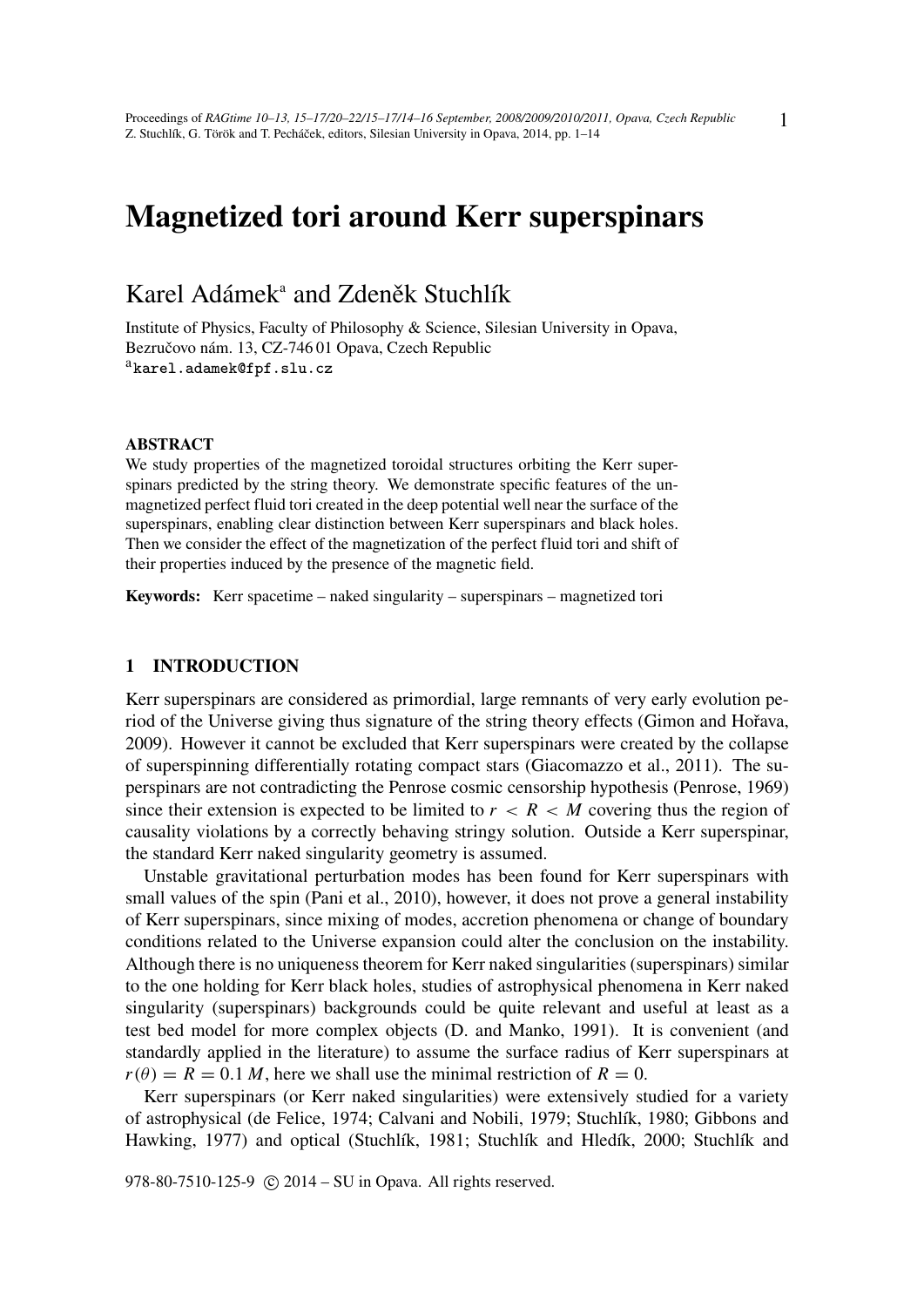Schee, 2010, 2011) phenomena. Considering evolution of primordial Kerr superspinars due to Keplerian accretion discs, it has been demonstrated that they could well survive to the era of high-redshift quasars or even longer, if the amount of accreting matter is limited (Stuchlík et al., 2011). Of course it is of high relevance to consider the properties of thick accretion discs represented by toroidal structures of perfect fluid that are complementary to Keplerian thin discs. Here we shall discuss such tori including even the effect of a magnetic field on their structure assuming for simplicity tori with uniform distribution of the specific angular momentum.

### 2 KERR SUPERSPINARS

In the Boyer–Lindquist coordinates and the geometrical units, the exterior of Kerr superspinars is governed by the line element (Kerr, 1963; Misner et al., 1973)

$$
ds^{2} = -\left(1 - \frac{2Mr}{\Sigma}\right)dt^{2} + \frac{\Sigma}{\Delta}dr^{2} + \Sigma d\theta^{2} + \frac{A}{\Sigma}\sin^{2}\theta d\varphi^{2} - \frac{4M^{2}ar\sin^{2}\theta}{\Sigma}dt d\varphi, \quad (1)
$$

where

$$
\Delta = r^2 - 2Mr + (aM)^2, \quad \Sigma = r^2 + (aM)^2 \cos^2 \theta,
$$
 (2)

and

$$
A = \left(r^2 + (aM)^2\right)^2 - \Delta(aM)^2 \sin^2\theta\,,\tag{3}
$$

*M* is mass and  $a > 1$  is dimensionless spin of the superspinar.

The physical ring singularity of the spacetime is located at  $r = 0$ ,  $\theta = \pi/2$ . The causality violation region is determined by Carter (1973)

$$
g_{\phi\phi} = \left[r^2 + (aM)^2 + \frac{2M^3a^2r\sin^2\theta}{\Sigma}\right]\sin^2\theta < 0\tag{4}
$$

it can occur only at *r* < 0 (Calvani et al., 1978). Realistic models of Kerr superspinars have to remove the causality violating region and the ring singularity. Therefore, the minimal condition for the boundary surface of Kerr superspinars reads  $r(\theta) = R = 0$ . In recent papers concerning the Kerr superspinars, the boundary at  $r(\theta) = R = 0.1 M$  is assumed (Gimon and Hořava, 2009; Takahashi and Takahashi, 2010; Pani et al., 2010; Stuchlík and Schee, 2010). We keep this assumption, guaranteeing that all the interesting physical phenomena could be relevant (Stuchlík, 1980; Stuchlík et al., 2011).

The geodesic motion in the Kerr spacetimes is given in a separated and integrated form by the Carter (1973):

$$
\Sigma \dot{r} = \pm \sqrt{R(r)}\,,\tag{5}
$$

$$
\Sigma \dot{\theta} = \pm \sqrt{W(\theta)},\tag{6}
$$

$$
\Sigma \dot{\phi} = -\left(aE - \frac{\Phi}{\sin^2 \theta}\right) + \frac{a}{\Delta}P(r),\tag{7}
$$

$$
\Sigma \dot{t} = -a\left(aE\sin^2\theta - \Phi\right) + \frac{r^2 + a^2}{\Delta}P(r)\,,\tag{8}
$$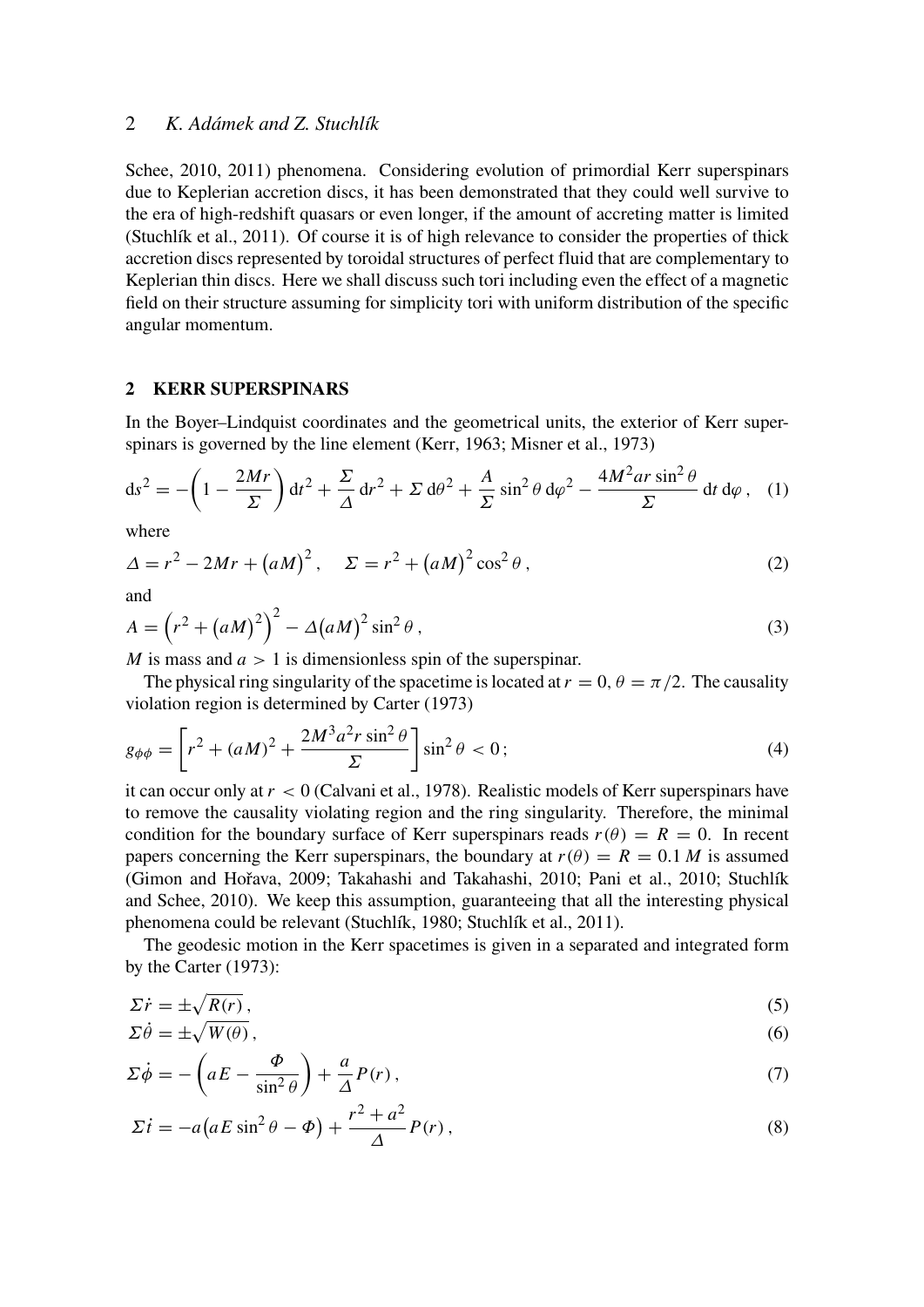where  $\dot{\phantom{a}} \equiv d/dw$  with w being the affine parameter and

$$
P(r) = E(r^2 + a^2) - \Phi a,
$$
\n(9)

$$
R(r) = P2 - \Delta[m2r2 + (\Phi - aE)2 + Q],
$$
\n(10)

$$
W(\theta) = Q - \cos^2 \theta \left[ a^2 \left( m^2 - E^2 \right) + \frac{\Phi^2}{\sin^2 \theta} \right].
$$
\n(11)

The motion constants are energy relative to infinity *E*, angular momentum about the symmetry axis Φ, rest mass *m* and *Q* related to the total angular momentum (Carter, 1973). For equatorial motion  $Q = 0$ . The radial profiles of the specific energy  $E_K/m$  and specific axial angular momentum  $\Phi_K/m$  of the equatorial circular geodesics are given by Bardeen et al. (1972) and Stuchlík (1980):

$$
\frac{E_{\rm K}}{m} = \frac{r^{3/2} - 2r^{1/2} \pm a}{r^{3/4}\sqrt{r^{3/2} - 3r^{1/2} \pm 2a}}\,,\tag{12}
$$

$$
\frac{\Phi_{\rm K}}{mM} = \pm \frac{r^2 + a^2 \mp 2ar^{1/2}}{r^{3/4}\sqrt{r^{3/2} - 3r^{1/2} \pm 2a}}\,,\tag{13}
$$

where we introduced dimensionless radial coordinate  $r/M \rightarrow r$ .

The Keplerian velocity with respect to static observers at infinity  $\Omega = d\phi/dt$  is given by the relation

$$
\Omega_{\rm K} = \pm \frac{1}{M(r^{3/2} \pm a)}\tag{14}
$$

and the profile of the specific angular momentum related to the covariant energy is given by

$$
l_{\rm K} = \frac{\Phi_{\rm K}}{E_{\rm K}} = \pm \frac{r^2 \mp 2ar^{1/2} + a^2}{r^{3/2} - 2r^{1/2} \pm a} \,. \tag{15}
$$

Behaviour of  $l_K(r; a)$  is crucial for determining of the equilibrium tori since it determines the centre and cusps of the tori. The upper (lower) sign in these and the following relations corresponds to the circular geodesics of the 1st (2nd) family. All the 2nd family orbits are counterrotating with  $\Phi/mM < 0$ . The 1st family orbits are co-rotating ( $\Phi/mM > 0$ ) everywhere in the field of superspinars with spin  $a > a_c = 3^{3/2}/4 \sim 1.3$ , but they are counter-rotating, with  $\Phi/mM < 0$ , if appropriately located in the vicinity of superspinars with spin  $a < a_c$ . Clearly, the 1st family orbits can extend down to the superspinar, they are allowed at all  $r > 0$ . On the other hand, the 2nd family orbits are allowed at  $r > r_{\text{ph}}$ ; the retrograde photon circular orbit has radius given by

$$
r_{\rm ph} = 2 + \left[ a + \sqrt{a^2 - 1} \right]^{2/3} + \left[ a + \sqrt{a^2 - 1} \right]^{-2/3}.
$$
 (16)

The limit value for extreme black holes is  $r_{ph}(a = 1) = 4$ . The bound orbits (with  $E/m < 1$ ) that could be relevant in toroidal discs (Kozlowski et al., 1978; Stuchlík et al.,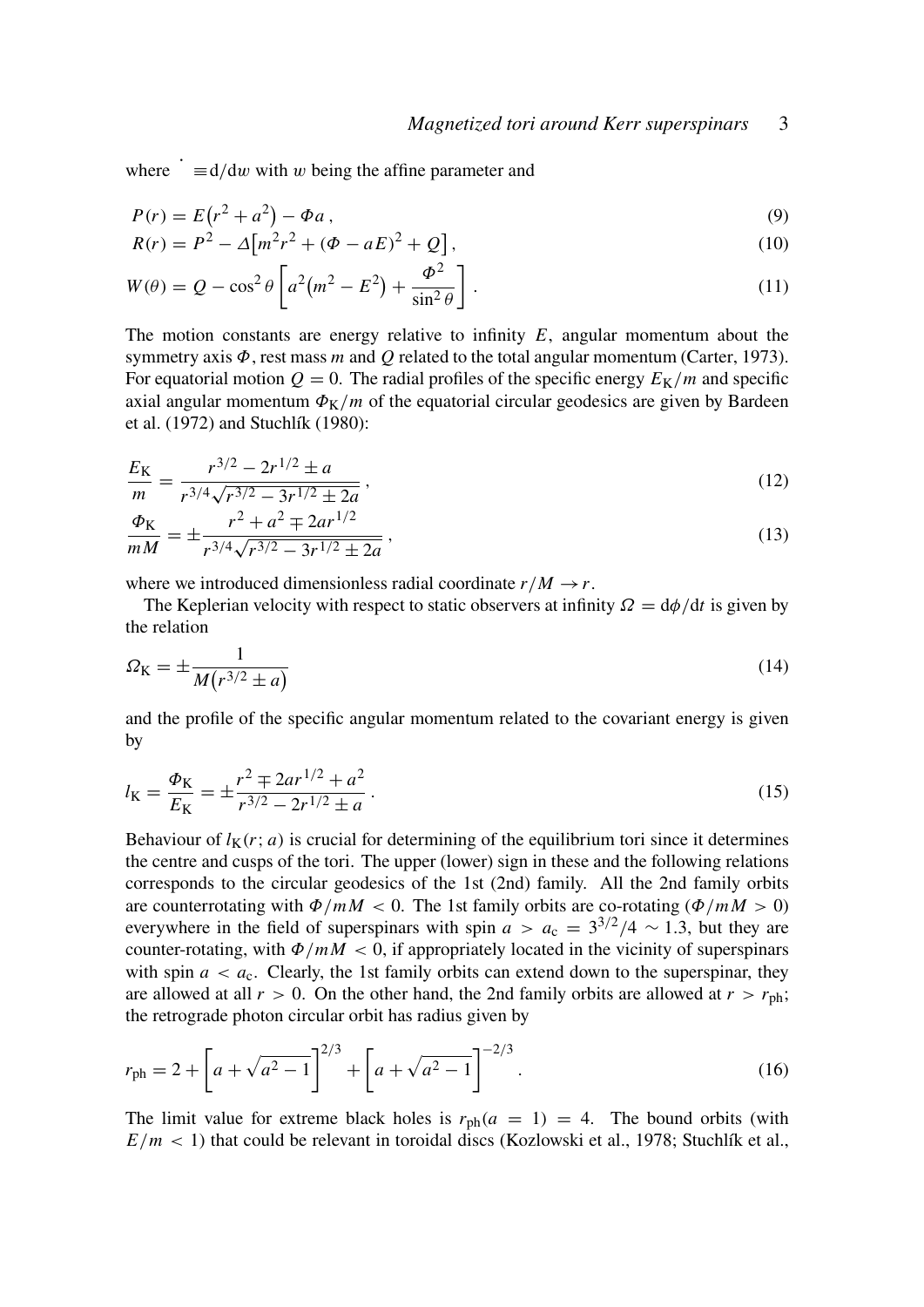2000; Slaný and Stuchlík, 2005) are limited by the radii of marginally bound orbits with  $E/m = 1$  given by

$$
r_{\rm mb} = 2 + a \pm 2(1 + a)^{1/2},\tag{17}
$$

There is  $r_{\text{mb}}(a = 1) = 5.38$  for the 2nd family orbits and  $r_{\text{mb}}(a = 1) = 0.172$  for the 1st family orbits. The stable circular orbits determining the inner edge of the Keplerian discs are allowed at radii  $r > r_{\text{ms}}$ ; the innermost (marginally) stable circular orbit (ISCO) is determined by

$$
r_{\rm ms} = 3 + Z_2 \mp \sqrt{(3 - Z_2)(3 + Z_1 + 2Z_2)}\,,\tag{18}
$$

where

$$
Z_1 = 1 + (1 - a^2)^{1/3} \left[ (1 + a)^{1/3} (1 - a)^{1/3} \right], \quad Z_2 = \sqrt{3a^2 + Z_1^2}.
$$
 (19)

The minimal value of  $r_{\text{ms}} = 2M/3$  is obtained for superspinars with  $a = a_e = (4/3)(2/3)^{1/2}$ ∼ 1.089 (Stuchlík, 1980). On the other hand, *r*ms → *M* from below when *a* → 1 from above. Notice that the Kerr superspinar surface radius  $r(\theta) = R = 0.1 M$  is really chosen in such a way that the inner edge of both thin ( $r_{\text{in}} = r_{\text{ms}}$ ) and thick ( $r_{\text{ms}} > r_{\text{in}} > r_{\text{mb}}$ ) accretion discs is located above the surface.

The 1st family orbits are co-rotating relative to distant observers ( $\Omega_{\rm K} > 0$ ) – such orbits are locally co-rotating ( $\Phi_{\rm K} > 0$ ) in regions distant from superspinars, but could be locally counter-rotating ( $\Phi_{\rm K}$  < 0) in vicinity of superspinars with the spin parameter  $a < a_c = (3/4) 3^{1/2} \sim 1.3$ . For superspinars with spin  $a < a_e = (3/4) (3/2)^{1/2} \sim 1.089$ the 1st family orbits with  $\Phi_K < 0$  could have negative energy ( $E < 0$ ), while located close enough to the superspinar boundary. The marginally stable circular orbit of 1st family is located under  $x = 1$  for  $a < 5/3$  (Stuchlík, 1980).

The 1st family orbits reveal a strong jump in their properties when transition from a naked singularity spacetime to a black hole spacetime occurs. The jump is most profoundly demonstrated for the profiles of near-extreme Kerr superspinar and Kerr black hole states with spin  $a = 1 \pm \delta$ ,  $\delta \ll 1$  – in the Kerr superspinar spacetimes, stable circular orbits exist at  $x = 1$  for all  $\delta > 0$ , while in the Kerr black hole spacetimes, the stable circular orbits exist at  $x > 1$  for  $\delta > 0$  and there is an enormous jump between the energy level of the ISCO orbits in the superspinar and black hole spacetimes. On the other hand, the 2nd family orbits are counter-rotating relative to distant observers ( $\Omega_{\rm K}$  < 0) and locally counter-rotating ( $\Phi_{\rm K}$  < 0) at all  $r > r_{\rm ph}$  for all Kerr superspinars. The Keplerian energy  $E_K$  and angular momentum  $\Phi_K$  radial profiles of 2nd family orbits change smoothly when the conversion from the superspinar to the black hole state with  $a = 1$  occurs (Stuchlík et al., 2011).

#### 3 MAGNETIZED PERFECT FLUID TORI

Properties of the radial profiles of Keplerian specific angular momentum  $l<sub>K</sub>(r; a)$  are crucial for governing accretion toroidal structures of perfect fluid since the centre of the tori and its cusp, i.e. the edge of accretion tori, are given by condition  $l(r) = l_K(r)$ , where  $l(r)$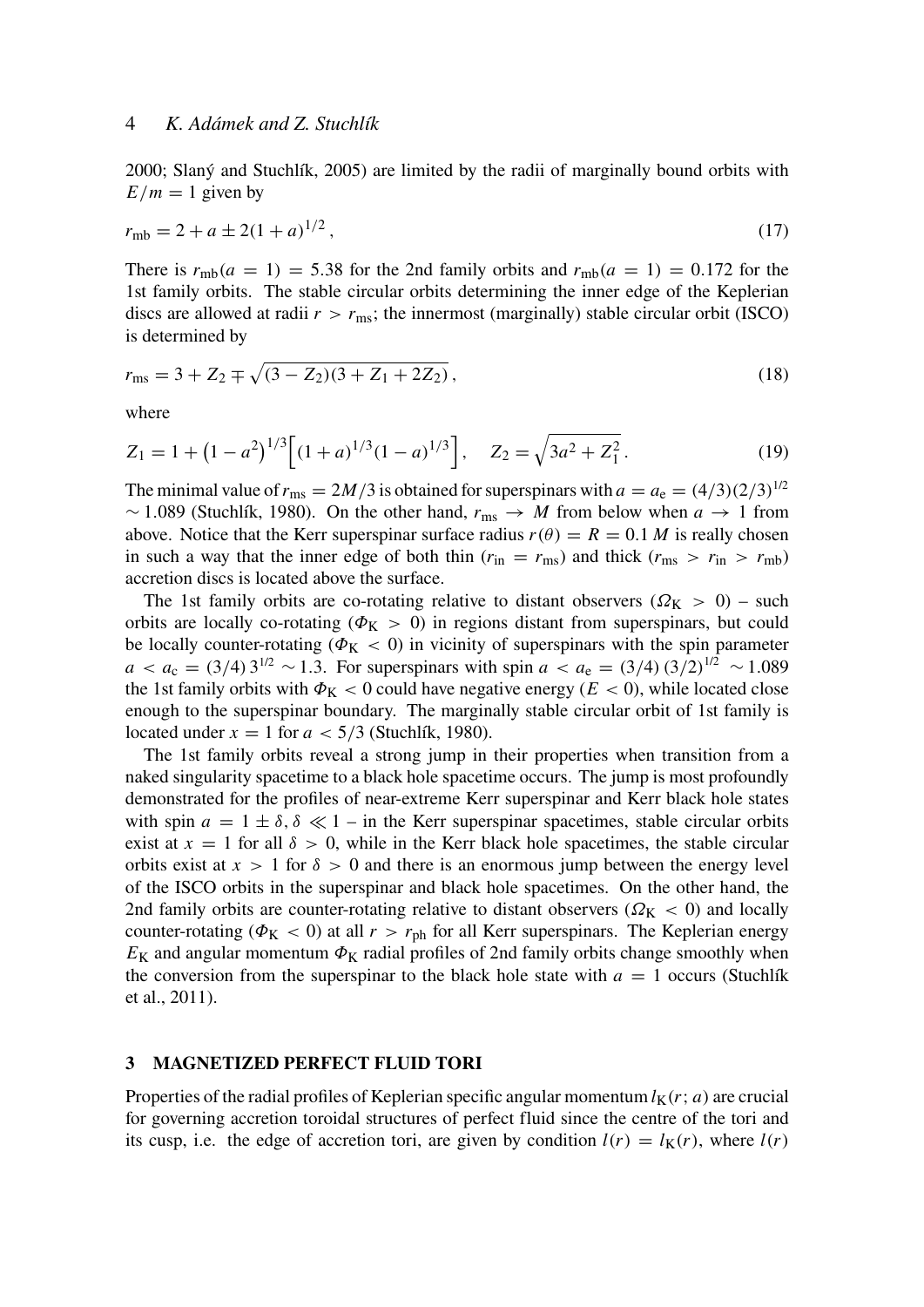

Figure 1. Behaviour of Keplerian angular momentum  $l_{K+}$  and  $l_{K-}$  for *(a)*  $a = 1.05$ , *(b)*  $a = 1.1$ , *(c)*  $a = 1.118$  and *(d)*  $a = 1.5$ . The inner disc configurations are possible in the cases *(a)* and *(b)*, for the case *(c)* and *(d)* the inner disc configuration are not possible. For specific angular momentum  $l > l_{\text{min}}$  in the case *(a)* and for  $l_{\text{min}+} < l < l_{\text{max}-}$  in the case *(b)* it is possible to have both inner and outer discs for the same  $l =$  const. As examples we have used two values of the specific angular momentum *l*, in the case *(a)* it is  $l = 8.0$  and in the case *(b)* it is  $l = -4.8$ . Both  $l =$  const are show as dotted horizontal lines. Regions without circular orbits are greyed out.

is the profile of the angular momentum distribution in the equatorial plane of the tori. Profiles of  $l_K(r; a)$  are fundamentally different for Kerr black holes and naked singularities (superspinars), implying fundamental differences of the orbital equilibrium configurations. Here we give overview for superspinars with boundary surface at minimal surface radius  $R = 0$  guaranteeing covering of the physical singularity and causality violating region by some regular, say stringy, solution.

We can separate three basic cases of behaviour of the 1st family orbits due to behaviour of  $\Phi_{\mathbf{K}}(r; a)$  and  $E_{\mathbf{K}}(r; a)$ , which can be seen in the Fig. 1. In the field of Kerr superspinars there is no 1st family Keplerian photon circular orbit and the related divergence of  $l_K$ . However for superspinars with  $a < a_e = 1.089$ , there is a discontinuity of  $l_K(r; a)$  at two radii where  $E_K(r; a) = 0$ . For  $a < a_c \sim 1.3$ ,  $l_K(r; a)$  of 1st family orbits reaches the region of  $L < 0$ . Then we can obtain possibility to have two distinct tori with the same  $l =$  const < 0, if  $l_{K+(min)} < l_{K-(max)}$ . We can demonstrate that this condition can be fulfilled for  $a = 1.1 < a_c$ .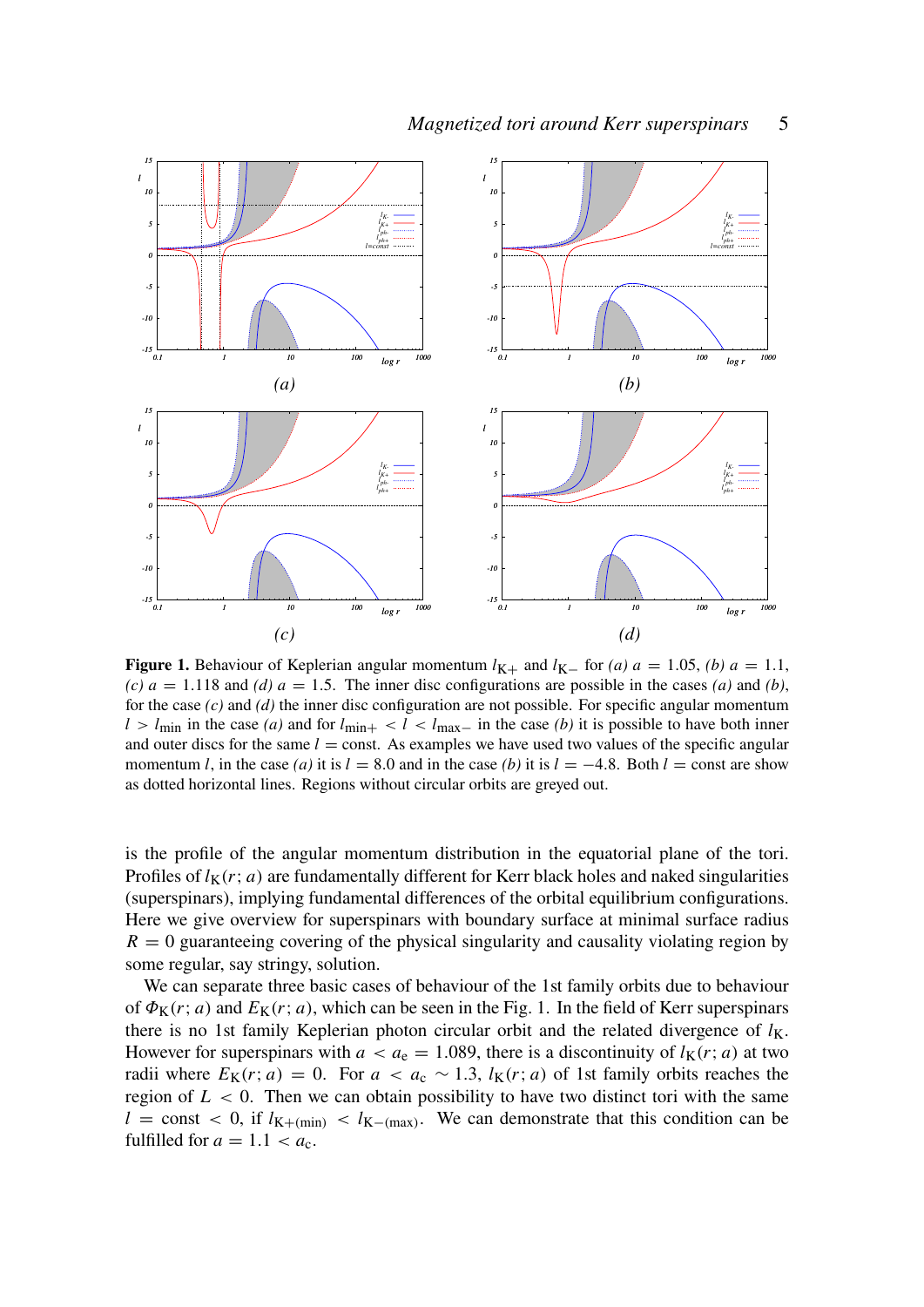

Figure 2. Profiles of the potential *W* in Kerr–Schild coordinates for  $a = 1.05$ ,  $l = 8.0$  in the case *(a)* and for  $a = 1.1$ ,  $l = -4.8$  in the case *(b)*.

Rotating perfect fluid is governed by the Boyer's conditions, which implies that boundary of any stationary, barotropic, perfect fluid equilibrium configuration has to be an closed equipotential surface (Boyer, 1965). Equations of the ideal relativistic magnetohydrodynamics (RMHD) of the perfect fluid are for fluid described by stress-energy tensor  $T^{\mu\nu}$ and electromagnetic tensor  $F^{\mu\nu}$  given by relations (Komissarov, 2006):

$$
\nabla_{\mu}T^{\mu\nu} = 0, \tag{20}
$$

$$
\nabla_{\mu}^* F^{\mu\nu} = 0, \qquad (21)
$$

$$
\nabla_{\mu} F^{\mu \nu} = J^{\nu} \,, \tag{22}
$$

$$
\nabla_{\mu}\rho u^{\mu} = 0. \tag{23}
$$

The 4-current  $J^{\nu}$  from Maxwell Eq. (22) can be expressed as

$$
J^{\nu} = \sigma e^{\nu} + q_0 u^{\nu},\tag{24}
$$

where  $\sigma$  is an scalar electric conductivity,  $q_0$  is a electric proper charge and  $e^{\nu}$  is 4-vector of the electric field, which in comoving frame reads  $e^v = (0, E)$ , where **E** is the 3-vector of the electric field. In the comoving frame and in the kinetic theory approach (Blackman and Field, 1993)

$$
J^{\nu} = \sigma E^{j} . \tag{25}
$$

Taking into account the limit of ideal RMHD,  $\sigma \to \infty$ , and the condition that 4-current must be finite, we get

$$
F_{\mu\nu}u^{\nu}=0.\tag{26}
$$

Since  $F_{\mu\nu}$  can be fully expressed by the means of  $b_{\nu}$ , the Eq. (22) just defines 4-current and it is redundant.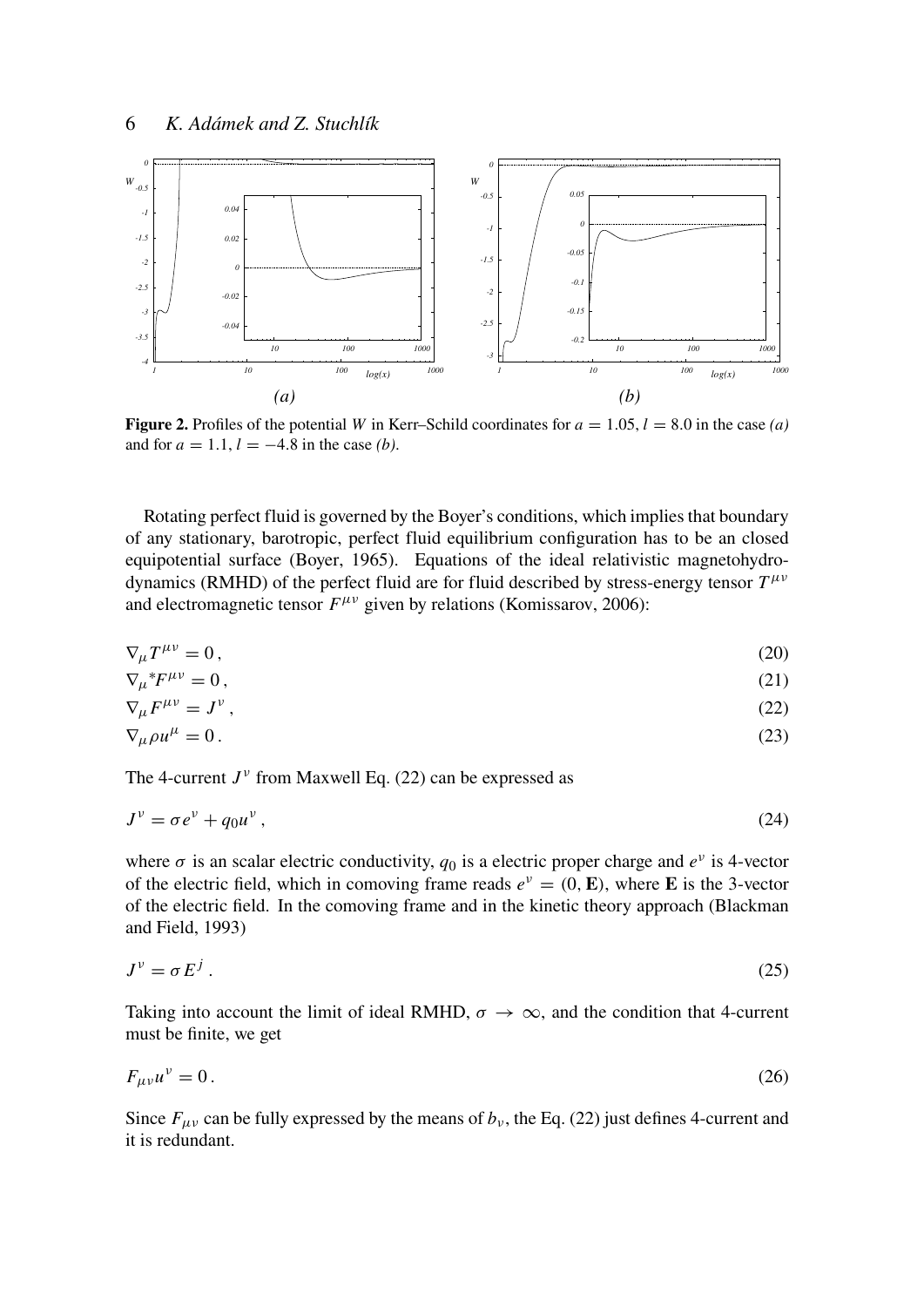The energy-momentum tensor for ideal perfectly conducting fluid reads

$$
T^{\mu\nu} = (\omega + b^2)u^{\mu}u^{\nu} + \left(p + \frac{1}{2}b^2\right)g^{\mu\nu} - b^{\mu}b^{\nu}
$$
 (27)

while the Faraday tensor

$$
{}^*F^{\mu\nu} = b^{\mu}u^{\nu} - b^{\nu}u^{\mu}, \tag{28}
$$

where  $\omega$ , *p* and  $u^{\mu}$  are fluid enthalpy, pressure and 4-velocity respectively,  $g_{\mu\nu}$  is the metric tensor and  $b^{\mu}$  is the 4-vector of the magnetic field. In the comoving frame  $b^{\mu} = (0, \mathbf{B})$ , where **B** is 3-vector of the magnetic field measured in comoving frame, thus

$$
u^{\mu}b_{\mu}=0.\tag{29}
$$

We assume that

• the flow is stationary and axisymmetric; therefore

$$
\partial_t f = \partial_\phi f = 0 \tag{30}
$$

holds for any physical parameter *f* ,

• the flow rotates only

$$
u^r = u^\theta = 0,\tag{31}
$$

• the magnetic field is purely azimuthal:

$$
b^r = b^\theta = 0. \tag{32}
$$

Under these assumptions the Faraday Eq. (21) and the continuity Eq. (23) are automatically fulfilled and the only non-trivial result follows from projection of the conservation law of the energy-momentum tensor (20) on the hyperplane orthogonal to 4-velocity by the projection tensor  $h^{\alpha}_{\beta} = \gamma^{\alpha}_{\beta} + u^{\alpha} u_{\beta}$ . From (20) we obtain

$$
(\omega + b^2)u^{\nu}u_{\nu,i} + (p + b^2)_{,i} - b_{\nu}b^{\nu}_{,i} = 0, \qquad (33)
$$

where  $i = r, \theta$ . The angular velocity and specific angular momentum of the rotating fluid are defined by

$$
\Omega = \frac{u^{\phi}}{u^t}, \quad l = -\frac{u_{\phi}}{u_t}, \tag{34}
$$

implying the relation

$$
\Omega = -\frac{lg_{tt} + g_{t\phi}}{lg_{t\phi} + g_{\phi\phi}}.
$$
\n(35)

Using Eq. (34) we can rewrite Eq. (33) to a form

$$
\left(\ln|u_t|\right)_{,i} - \frac{\Omega}{1 - l\Omega}l_{,i} + \frac{p_{,i}}{\omega} + \frac{(\mathcal{L}b^2)_{,i}}{2\mathcal{L}\omega} = 0\,,\tag{36}
$$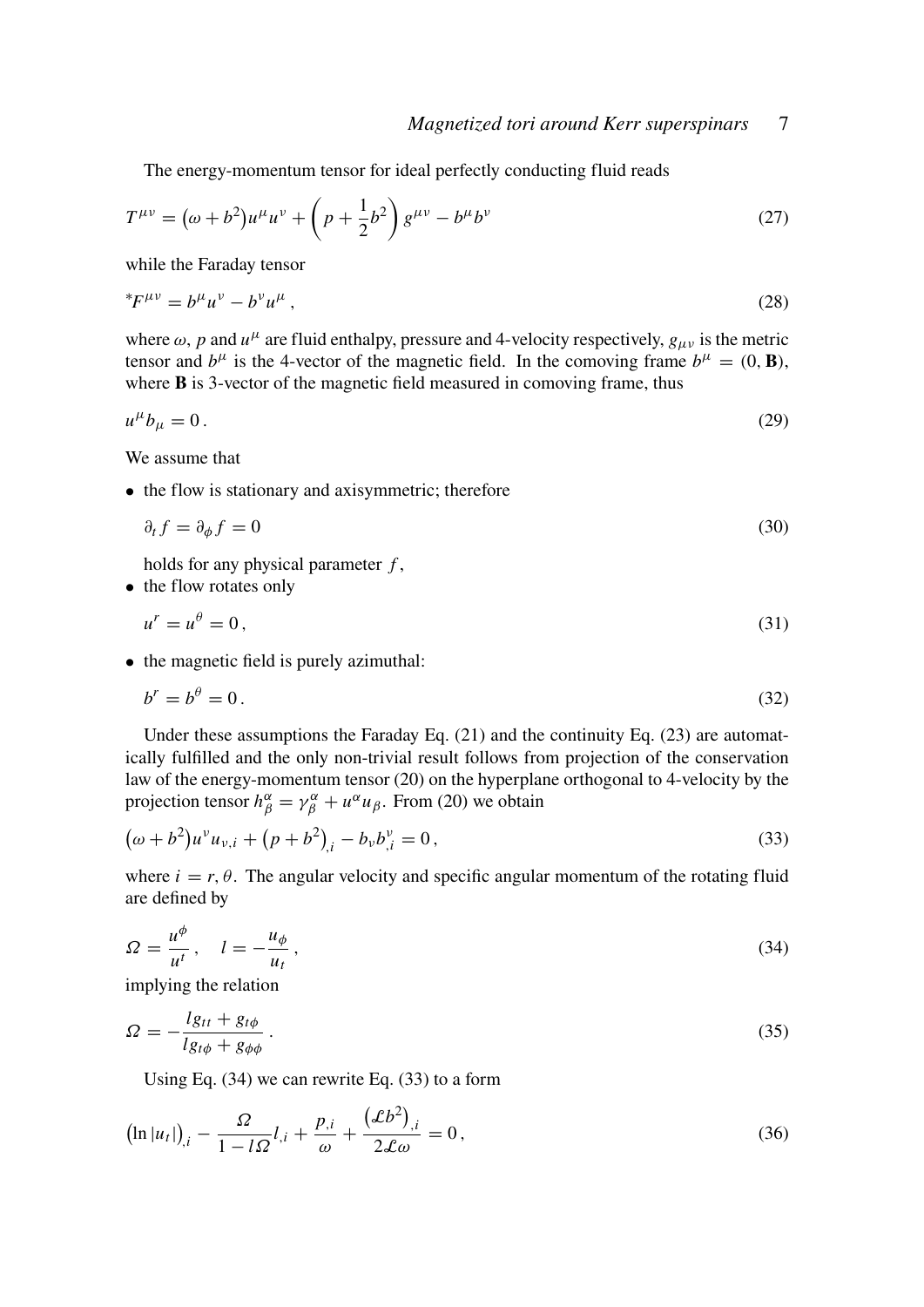where

$$
(u_t)^2 = \frac{g_{t\phi}^2 - g_{tt}g_{\phi\phi}}{g_{tt}l^2 + 2g_{t\phi}l + g_{\phi\phi}}.\tag{37}
$$

Assuming relationship (35), we obtain

$$
d\left(\ln|u_t| + \int\limits_0^p \frac{dp}{\omega} - \int\limits_0^l \frac{\Omega \,dl}{1-l\Omega}\right) = -\frac{d\left(\mathcal{L}b^2\right)}{2\mathcal{L}\omega},\tag{38}
$$

where the term in parenthesis is just what we would get for perfect barotropic fluid without magnetic field in it. Following Komissarov (2006) we assume the relationship

$$
\tilde{\omega} = \tilde{\omega}(\tilde{p}_{\rm m}),\tag{39}
$$

where  $\tilde{\omega} = \mathcal{L}\omega$ ,  $\tilde{p}_{m} = \mathcal{L}p_{m}$  and  $p_{m} = b^{2}/2$ . Implementing (39) into (38) gives

$$
\ln|u_t| + \int_0^p \frac{dp}{\omega} - \int_0^l \frac{\Omega \, dl}{1 - l\Omega} + \int_0^{p_m} \frac{d\tilde{p}_m}{\tilde{\omega}} = \text{const.}
$$
 (40)

Introducing the total potential *W* by

$$
W = \ln |u_t| + \int_{l}^{l_{\infty}} \frac{\Omega \, \mathrm{d}l}{1 - l\Omega},\tag{41}
$$

where  $l_{\infty}$  is the angular momentum at infinity; assuming that  $l_{\infty}$  is finite, we obtain  $u_t(r \to \infty) = -1$  and  $W = 0$ . Using total potential we arrive at the relation

$$
W - W_{\rm in} + \int_{0}^{p} \frac{\mathrm{d}p}{\omega} + \int_{0}^{p_{\rm in}} \frac{\mathrm{d}\tilde{p}_{\rm in}}{\tilde{\omega}} = 0, \tag{42}
$$

where  $W_{\text{in}}$  is the value of the total potential at the inner edge of the disc.

## 4 CONSTRUCTION OF MAGNETIZED TORI

The simplest configuration occurs if the ideal barotropic fluid has uniform distribution of the specific angular momentum

$$
l = l_0 = \text{const.}\tag{43}
$$

Then the potential governing the equilibrium tori is given by

$$
W = \ln|u_t| \tag{44}
$$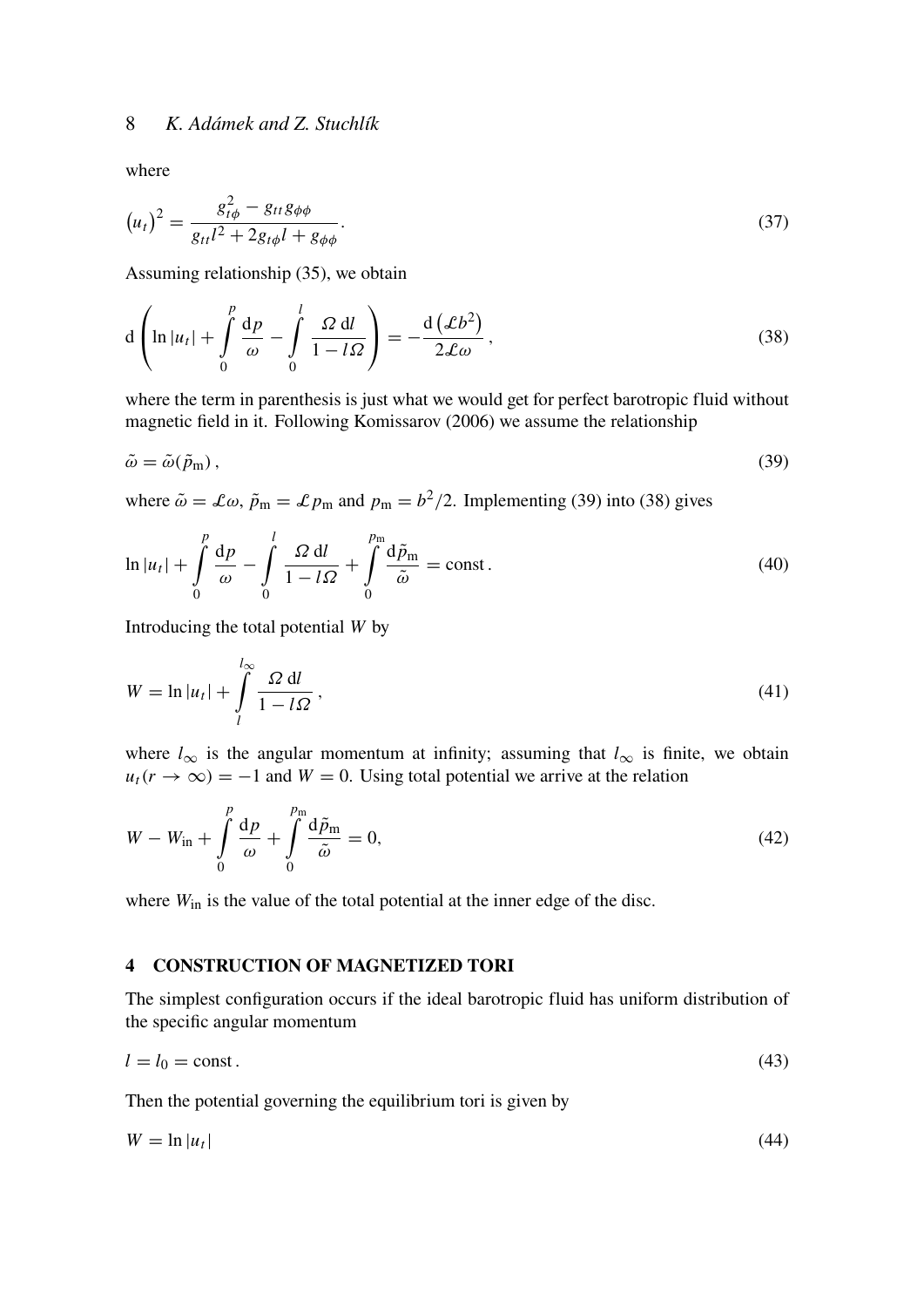

Figure 3. Pressure profiles in Kerr–Schild coordinates for inner discs *(a)*, *(b)* and outer disc *(c)*, *(d)*. with initial magnetization *(a)*, *(c)*  $\beta_c = 2.5$  and *(b)*, *(d)*  $\beta_c = 0.25$  for parameters  $a = 1.1$ ,  $l_{\text{ms}-}$  >  $l = -4.8$  >  $l_{\text{mb}-}$ . The pressure of the gas at the center of the disc is set to  $p = 10^{-18}$ .

and for  $l =$  const it is given by geometry of the spacetime only. The shape of the equipotential toroidal configurations is illustrated in the Figs. 4 or 5. Following Komissarov (2006) we adopt the these relationships for pressure  $p$  and magnetic pressure  $p<sub>m</sub>$ 

$$
p = K\omega^{\kappa} \tag{45}
$$

$$
p_{\rm m} = K_{\rm m} \mathcal{L}^{\eta - 1} \omega^{\eta} \,. \tag{46}
$$

Then we can rewrite Eq. (42) into the form

$$
W - W_{\rm in} + \frac{\kappa}{\kappa - 1} \frac{p}{\omega} + \frac{\eta}{\eta - 1} \frac{p_{\rm m}}{\omega} = 0. \tag{47}
$$

The geometry of the disc is defined by the potential *W* and the disc center and cusp are defined as points where specific angular momentum of the disc coincides with the specific angular momentum of a particle on the geodetical circular orbit, i.e. where

$$
l_0 = l_{\text{K}\pm} = \frac{\pm (r^2 \mp 2ar^{1/2} + a^2)}{r^{3/2} - 2r^{1/2} \pm a};
$$
\n(48)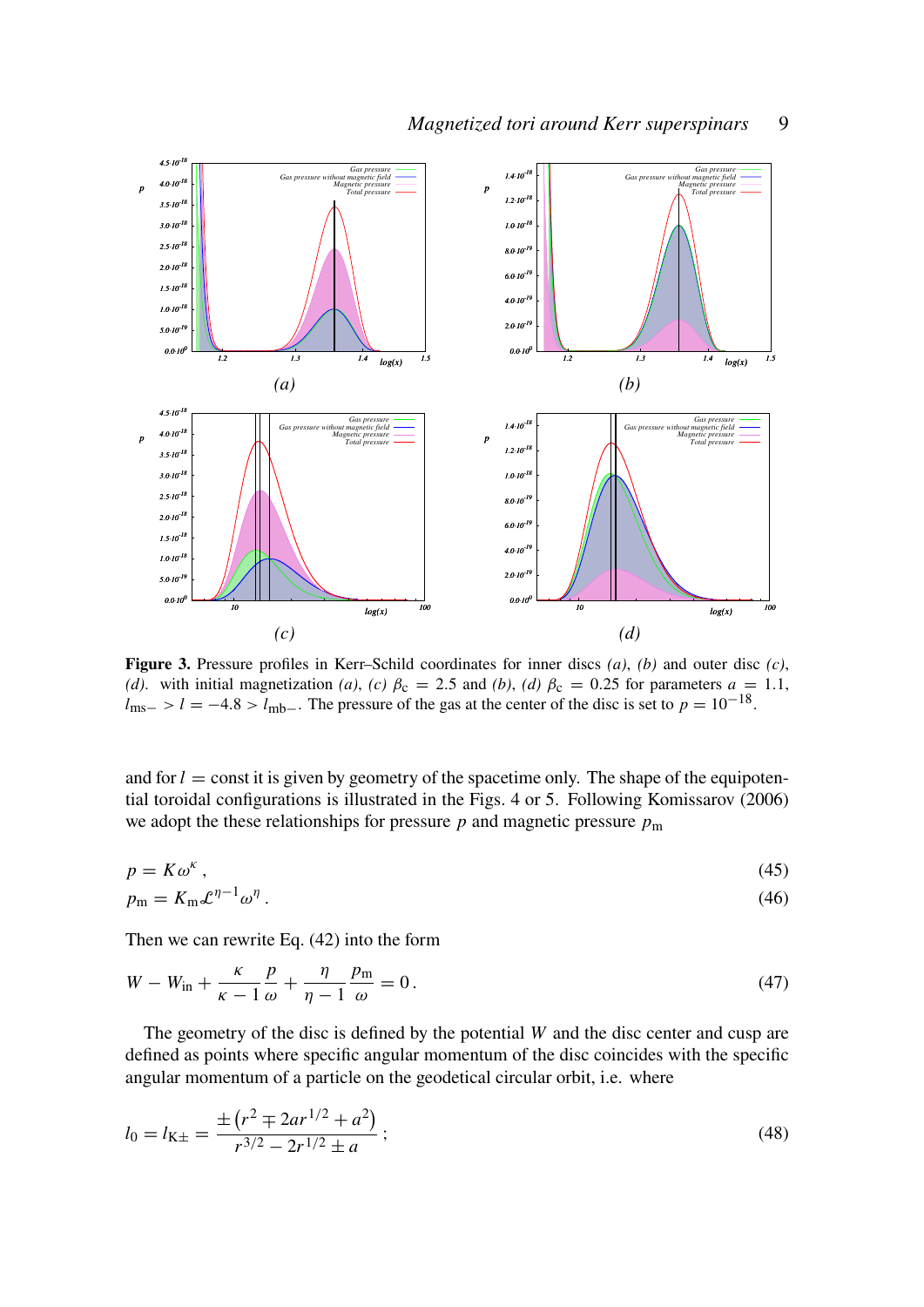the upper sign holds for co-rotating 1st family orbits while the lower sign holds for counterrotating 2nd family orbits. Parameters of the model are  $\kappa$ ,  $\eta$ ,  $l_0$  and  $W_{in}$ , further parameters are enthalpy at the center of the disc  $\omega_c$  and initial magnetization

$$
\beta_{\rm c} = p_{\rm mc}/p_{\rm c}.\tag{49}
$$

From Equation (47) we can separate pressure at the center

$$
p_{\rm c} = \omega_{\rm c} \left( W_{\rm in} - W \right) \left( \frac{\kappa}{\kappa - 1} + \frac{\eta \beta_{\rm c}}{\eta - 1} \right)^{-1} . \tag{50}
$$

Using these we can calculate *K* and  $K_m$ , then separating enthalpy  $\omega$  from (47) we can get the solution anywhere inside the toroidal disc configuration. We shall focus our attention to the most interesting case when two toroidal configurations with  $l = l_0 = \text{const}$  can exist.

#### 4.1 Equilibrium configurations of perfect barotropic fluid

Behaviour of the Keplerian angular momentum  $l_{K+}$  and  $l_{K-}$  is shown in the Fig. 1. The profiles of the potential *W* (44) are shown in the Fig. 2. Behaviour of the function  $l_{K+}$ strongly depends on the spin parameter *a*. For  $a < a_e < 1.089$ , a discontinuity occurs due to the fact that circular geodesics with  $E<sub>K</sub> = 0$  exist in such spacetimes. Then the inner configurations with  $l = l_0 > 0$  correspond to tori with  $\phi = \text{const} < 0$  that are co-rotating relativity to distant observers.

For Kerr naked-singularity metric with rotational parameter  $a > 1$ , there are two possible disc structures with  $l = l_0 = \text{const}$ , inner and outer disc. For the 1st family of orbits both inner and outer disc structures are admitted. The inner disc configuration is possible for both  $l > 0$ ,  $a < a_c$  and  $l < 0$ ,  $a > a_c$  while outer disc configurations can be found only for  $l > 0$ . Also the inner discs with  $l = l_0 < 0$  around naked singularities with  $a > a_c$  are co-rotating relative to distant observers. The 2nd family admit the outer toroidal configurations only centred around counter-rotating geodesics. We shall concentrate our attention on the case when two equilibrium tori with  $l_0 = \text{const}$  are given. We shall study both the inner and outer tori and we are using Kerr–Schild coordinates

$$
x = \sqrt{r^2 + a^2} \sin \theta \cos \varphi , \qquad (51)
$$

$$
y = \sqrt{r^2 + a^2} \sin \theta \sin \varphi , \qquad (52)
$$

$$
z = r \cos \theta \,,\tag{53}
$$

where  $y = 0$  due to axial-symmetry.

#### 4.2 Behaviour of the pressure extremes

We are interested in behaviour of gas pressure  $p$ , magnetic pressure  $p<sub>m</sub>$  and total pressure  $p_t = p + p_m$  radial profiles and particularly in possible shift of the extreme positions with comparison to the case of a perfect barotropic fluid without magnetic field. We study the difference

$$
\Delta x = x_{i(0)}^{(a)} - x_c \,, \tag{54}
$$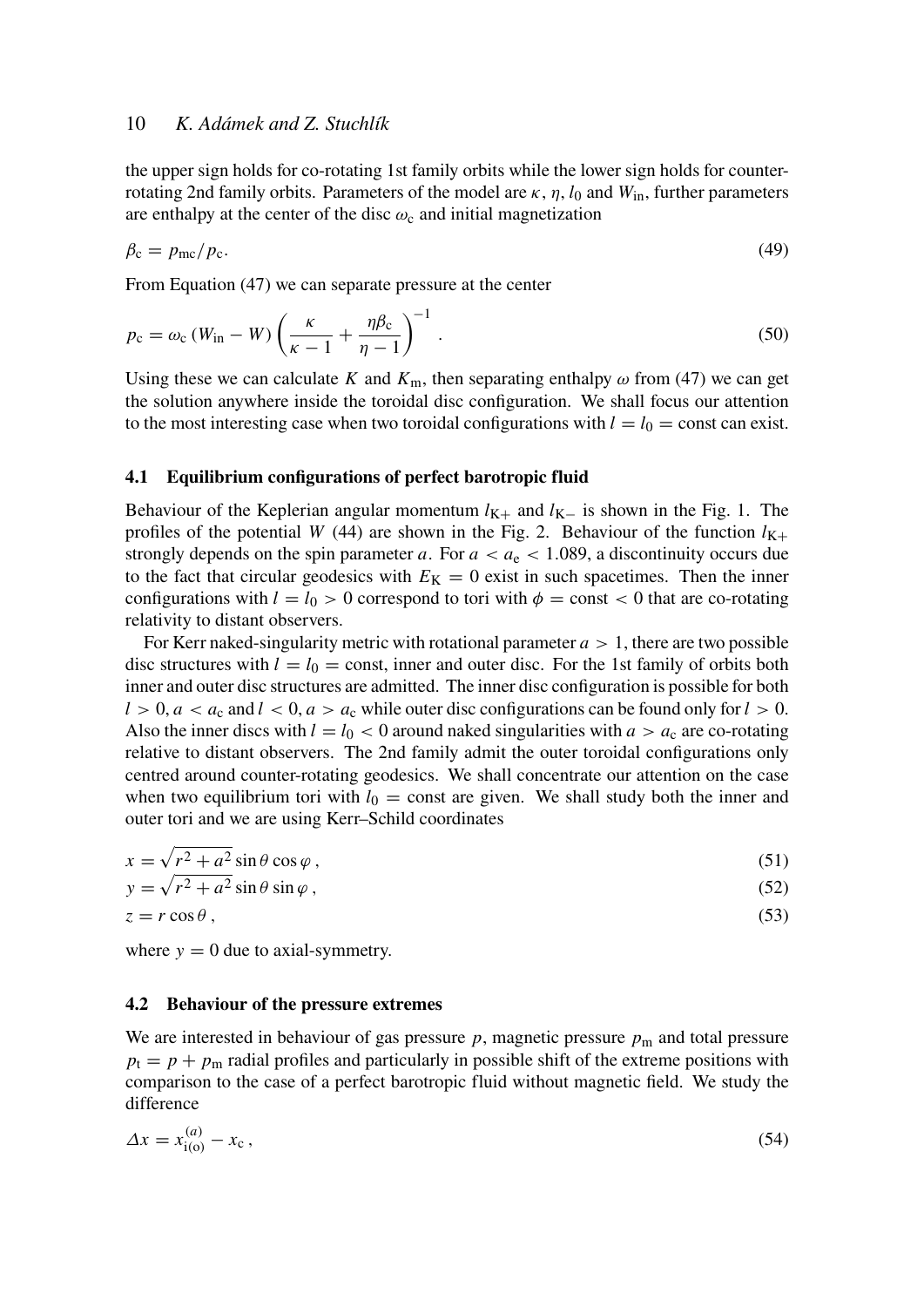

**Figure 4.** Equipotential surfaces for inner *(a)* and outer *(b)* disc configuration with parameters  $a = 1.1$ and  $l = -4.8$ . Each graph shows two sets of vertical lines, which represent the positions of respective maximums of *p*,  $p_m$  and  $p_f$ . The upper lines are for initial magnetization  $\beta_c = 0.25$  while the lower ones are for  $\beta_c = 2.5$ .



**Figure 5.** Equipotential surfaces for inner *(a)* and outer *(b)* disc configuration with parameters  $a = 1.05$ and  $l = 8.0$ . Each graph shows two sets of vertical lines, which represent the positions of respective maximums of *p*,  $p_m$  and  $p_f$ . The upper lines are for initial magnetization  $\beta_c = 0.25$  while the lower ones are for  $\beta_c = 2.5$ .

where  $a = f, m; x_{i(a)}^{(a)}$  $\binom{a}{i}$  denotes position of the pressure maximum of fluid (*f*) and magnetic field (*m*) for inner (i) and outer (o) discs. Pressure profiles for inner disc configurations and outer disc configurations are shown in the Fig. 3. For outer disc configurations we can see that maximum of the total pressure is shifted closer to a compact object. For inner discs the maximum of the total pressure is receding from the compact object. This behaviour is consistent for all investigated inner and outer disc configurations. Numerical calculations of extremes of the total pressure are shown in the Figs. 6 and 7.

If the initial magnetization goes to zero ( $\beta_c \rightarrow 0$ ) the configuration is reduced to the case without magnetic field. If  $\beta_c \rightarrow \infty$  the disc is dominated by the magnetic pressure, while gas pressure vanishes. In this case the maximum of magnetic pressure reaches its maximal deviation, this is in the Figs. 6 and 7 depicted as a vertical line.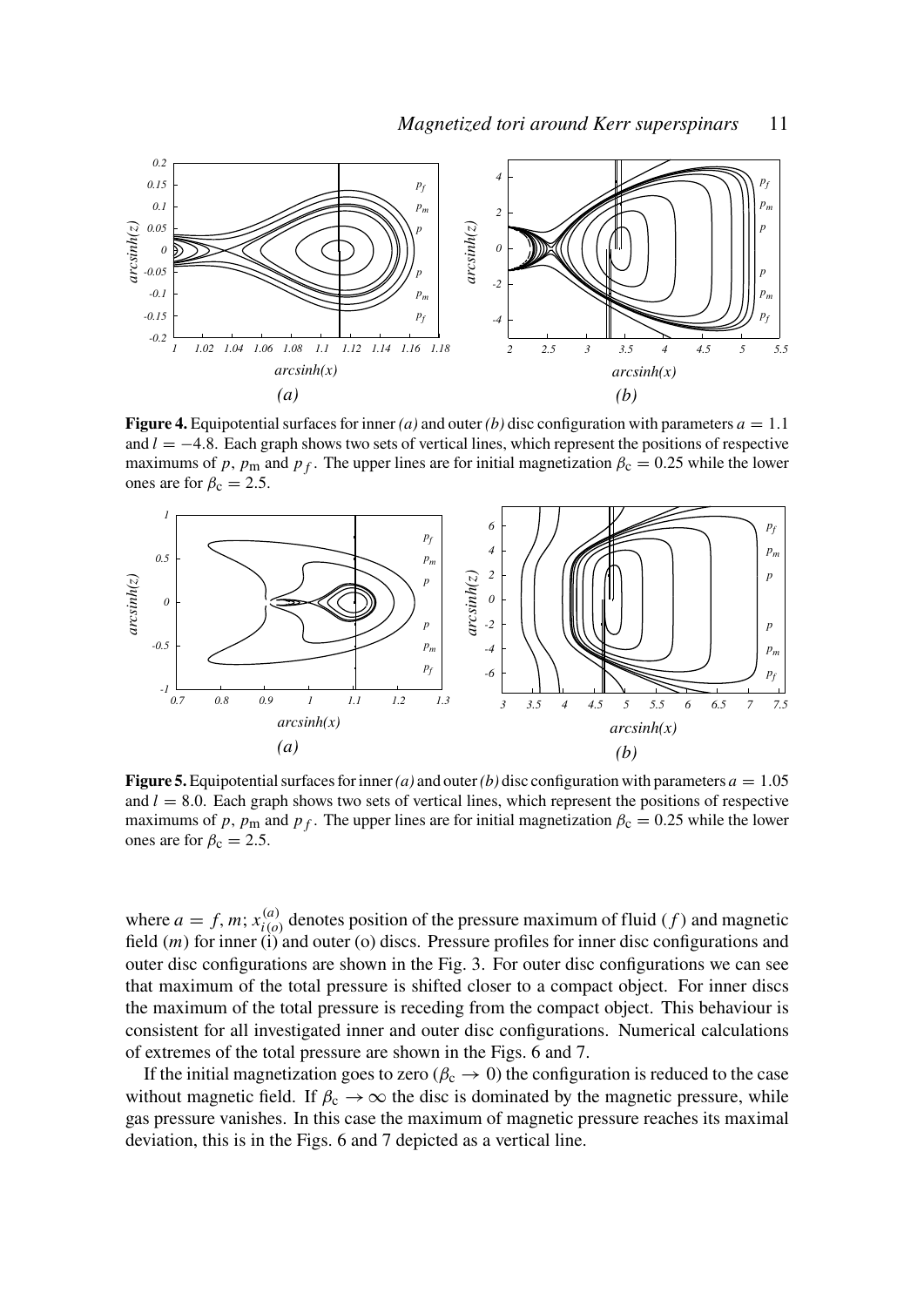

Figure 6. Behaviour of the maximum's position  $x_1^{(a)}$  and it's distance  $\Delta x = x_1^{(a)} - x_e$  from the disc center  $x_c$  as a function of the initial magnetization  $\beta_c$  for inner toroidal disc configurations with parameters set to  $a = 1.05$ ,  $l = 8.0$ . On the upper graph we can see the positions of the maximum of the pressure for  $p$ ,  $p_m$  and  $p_f$  compared with the behaviour of the gas pressure without magnetic field (filled area). On the lower graph we can see the distance ∆*x* of the maximum from the disc center  $x_c$ .



Figure 7. Behaviour of the maximum's position  $x_1^{(a)}$  and it's distance  $\Delta x = x_1^{(a)} - x_e$  from the disc center  $x_c$  as a function of the initial magnetization  $\beta_c$  for outer toroidal disc configurations with parameters set to  $a = 1.1$ ,  $l = -4.8$ . On the upper graph we can see the positions of the maximum of the pressure for  $p$ ,  $p_m$  and  $p_f$  compared with the behaviour of the gas pressure without magnetic field (filled area). On the lower graph we can see the distance ∆*x* of the maximum from the disc center *x*c.

## 5 CONCLUSIONS

We have studied magnetized tori around Kerr superspinars, focusing attention to the study of cases when doubled tori exist with the same  $l =$  const, and different potential depth. We have demonstrated that the magnetization of the inner tori shifts their pressure maximum away from the Kerr superspinar, while in the outer tori the shift in maximum is toward the Kerr superspinar. We expect this effect could influence the character of optical appearance of oscillating tori around resonant points and we plan to study related phenomena in a future work.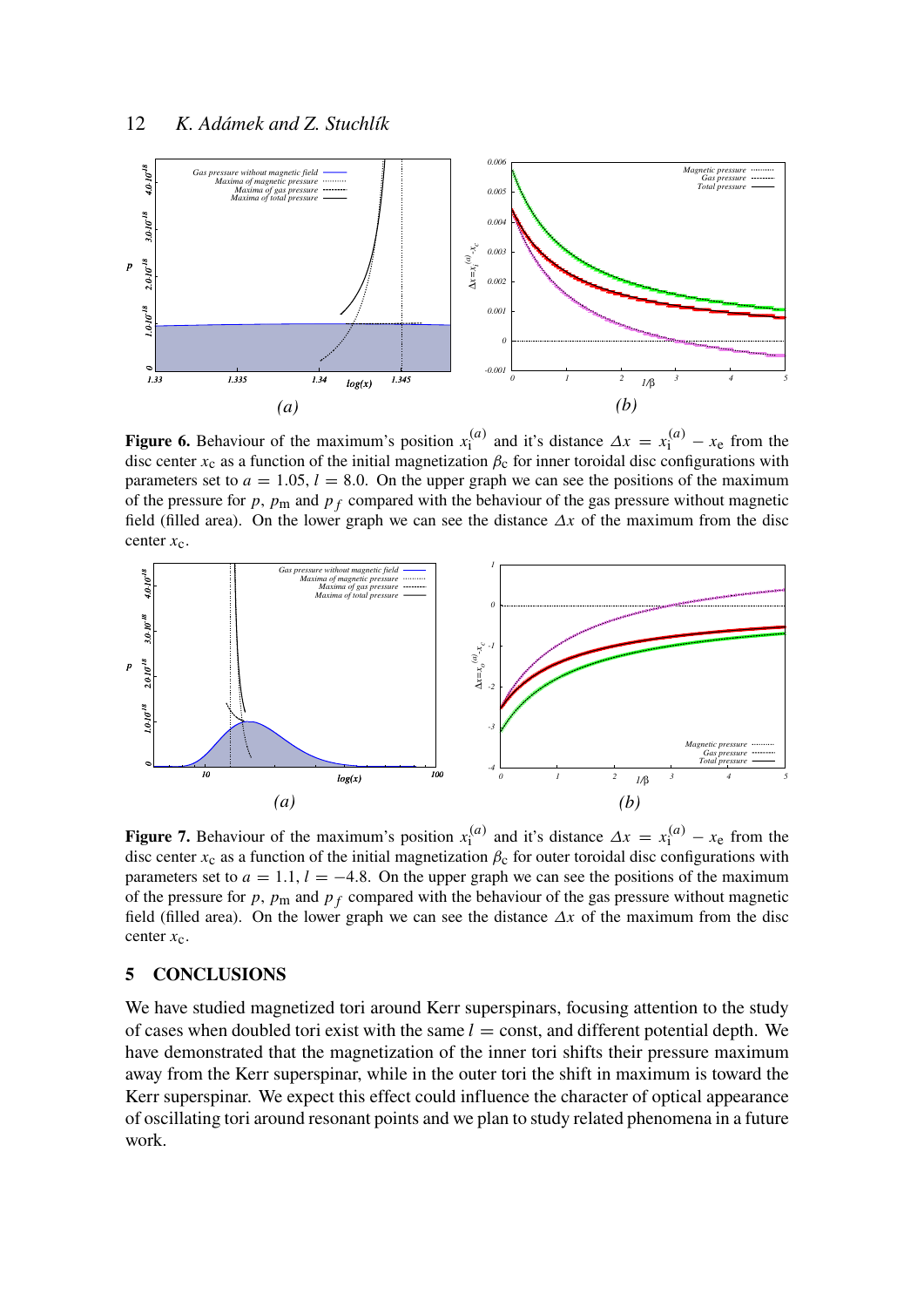### **REFERENCES**

- Bardeen, J. M., Press, W. H. and Teukolsky, S. A. (1972), Rotating black holes: locally nonrotating frames, energy extraction, and scalar synchrotron radiation, *Astrophys. J.*, 178, pp. 347–369.
- Blackman, E. G. and Field, G. B. (1993), Ohm's law for a relativistic pair plasma, *Phys. Rev. Lett.*, 71, pp. 3481–3484, arXiv: arXiv:astro-ph/9402068.
- Boyer, R. H. (1965), *Proc. Cambridge Phil. Soc.*, 61, p. 527.
- Calvani, M., de Felice, F., Salmistraro, F. and Muchotrzeb, B. (1978), Time machine and geodesic motion in Kerr metric, *General Relativity and Gravitation*, 9, pp. 155–163.
- Calvani, M. and Nobili, L. (1979), Dressing up a Kerr naked singularity, *Nuovo Cimento B*, 51B, pp. 247–261.
- Carter, B. (1973), Black hole equilibrium states, in C. D. Witt and B. S. D. Witt, editors, *Black Holes*, pp. 57–214, Gordon and Breach, New York–London–Paris.
- D., N. I. and Manko, V. S. (1991), On the gravitational field of an arbitrary axisymmetric mass with a magnetic dipole moment, in A. Zichichi, V. de Sabbata and . N. Sanchez, editors, *Gravitation and Modern Cosmology. The Cosmological Constant Problem*, p. 121.
- de Felice, F. (1974), Repulsive phenomena and energy emission in the field of a naked singularity, *Astronomy and Astrophysics*, 34, pp. 15–19, URL http://adsabs.harvard.edu/article\_ service.html.
- Giacomazzo, B., Rezzolla, L. and Stergioulas, N. (2011), Collapse of differentially rotating neutron stars and cosmic censorship, *Phys. Rev. D*, 84, p. 024022 (16 pages), URL http://link.aps. org/doi/10.1103/PhysRevD.84.024022.
- Gibbons, G. W. and Hawking, S. W. (1977), Cosmological event horizons, thermodynamics, and particle creation, *Phys. Rev. D*, 15, pp. 2738–2751.
- Gimon, E. G. and Hořava, P. (2009), Astrophysical violations of the Kerr bound as a possible signature of string theory, *Phys. Rev. B*, 672, pp. 299–302, arXiv: 0706.2873.
- Kerr, R. P. (1963), Gravitational Field of a Spinning Mass as an Example of Algebraically Special Metrics, *Phys. Rev. Lett.*, 11, p. 237.
- Komissarov, S. S. (2006), Magnetized tori around Kerr black holes: analytic solutions with a toroidal magnetic field, *Monthly Notices Roy. Astronom. Soc.*, 368, pp. 993–1000, arXiv: arXiv:astro-ph/0601678.
- Kozlowski, M., Jaroszyński, M. and Abramowicz, M. A. (1978), The analytic theory of fluid disks orbiting the Kerr black hole, *Astronomy and Astrophysics*, 63(1–2), pp. 209–220, URL http: //adsabs.harvard.edu/abs/1978A%26A....63..209K.
- Misner, C. W., Thorne, K. S. and Wheeler, J. A. (1973), *Gravitation*, W. H. Freeman and Co, New York, San Francisco.
- Pani, P., Barausse, E., Berti, E. and Cardoso, V. (2010), Gravitational instabilities of superspinars, *Phys. Rev. D*, 82(4), 044009, arXiv: 1006.1863.
- Penrose, R. (1969), Gravitational collapse: The role of general relativity, *Nuovo Cimento B*, 1(special number), pp. 252–276.
- Slaný, P. and Stuchlík, Z. (2005), Relativistic thick discs in the Kerr–de Sitter backgrounds, *Classical Quantum Gravity*, 22(17), pp. 3623–3651, URL http://www.iop.org/EJ/abstract/ -search=44947255.2/0264-9381/22/17/019.
- Stuchlík, Z. (1980), Equatorial circular orbits and the motion of the shell of dust in the field of a rotating naked singularity, *Bull. Astronom. Inst. Czechoslovakia*, 31(3), pp. 129–144.
- Stuchlík, Z. (1981), Evolution of Kerr naked singularities, *Bull. Astronom. Inst. Czechoslovakia*, 32(2), pp. 68–72.